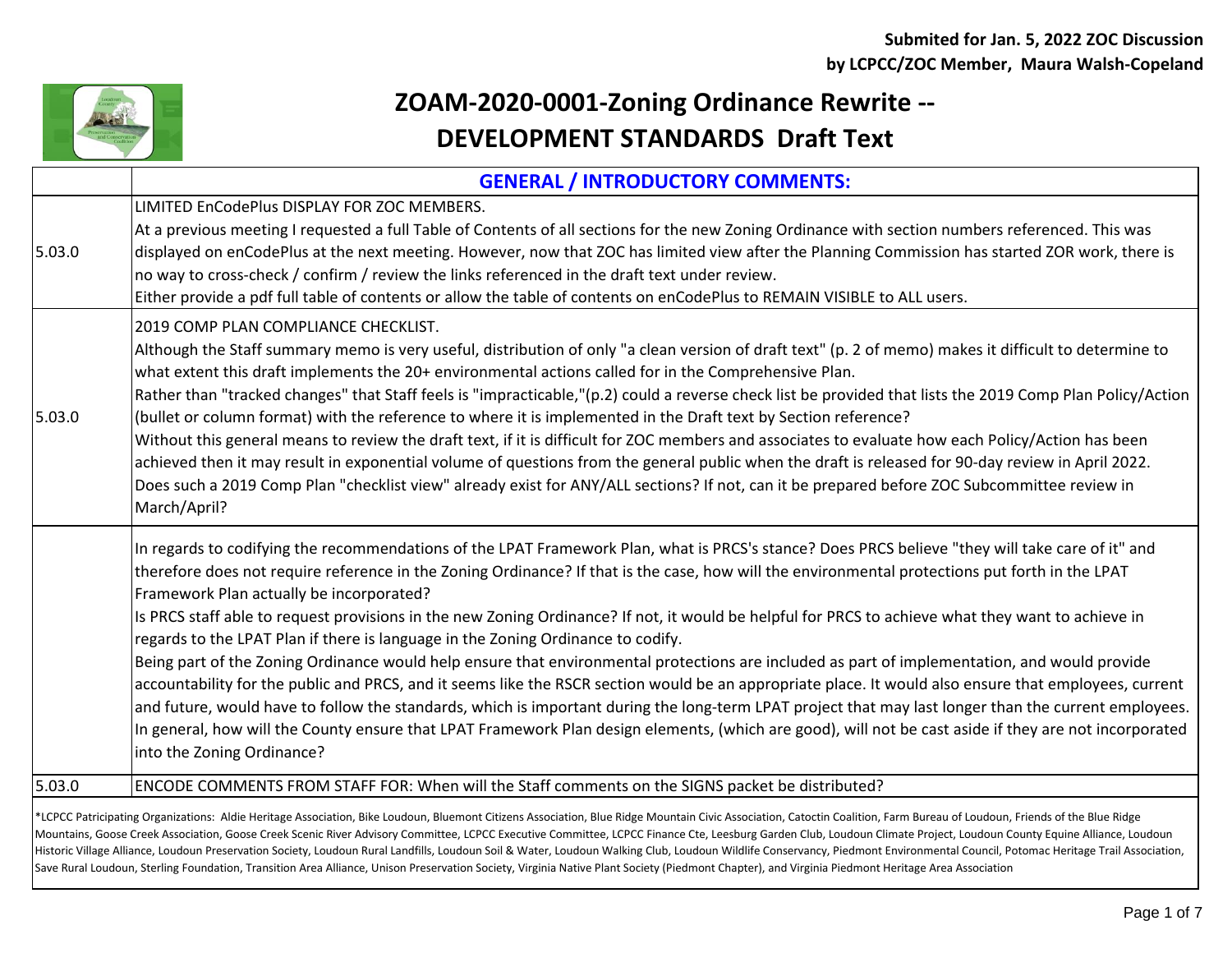|  | Section | <b>COMMENTS TO DRAFT TEXT</b>                |
|--|---------|----------------------------------------------|
|  |         | JANUARY 5. 2022 ZOC AGENDA DISCUSSION TOPICS |

| 5.03.0      | 5.03. 2019 COMP PLAN SUSTAINABILITY POLICIES. How will new Zoning Ordinances to reflect the new Sustainability Policies in the new Comprehensive<br>Plan be handled?                                                                                                                                                                                                                                                                                                                                                                                                                                                                                                                                                                                                                                                                                                                                                                                                                                                                                                                                                                                                              |
|-------------|-----------------------------------------------------------------------------------------------------------------------------------------------------------------------------------------------------------------------------------------------------------------------------------------------------------------------------------------------------------------------------------------------------------------------------------------------------------------------------------------------------------------------------------------------------------------------------------------------------------------------------------------------------------------------------------------------------------------------------------------------------------------------------------------------------------------------------------------------------------------------------------------------------------------------------------------------------------------------------------------------------------------------------------------------------------------------------------------------------------------------------------------------------------------------------------|
| 5.03.0      | 5.03. PROHIBITION OF CLEAR CUTTING. Is there a place where clear cutting of lots is prohibited in advance of building lots or future uses (e.g., solar<br>commercial) later?<br>While there may be restrictions in the state codes on how this is handled, at the least there could be a grace period to disincentivize people to clear lots<br>in anticipation of selling them to a developer to be built upon without as many restrictions due to the lack of a tree canopy.                                                                                                                                                                                                                                                                                                                                                                                                                                                                                                                                                                                                                                                                                                    |
| 5.03.0      | 5.03.02 STEEP SLOPES. APPLICABILITY & EXEMPTIONS. CLOSING B&D LOOPHOLES. Staff (including the ZOR Project Manager) are directly aware of<br>instances where land is being cleared on Steep Slopes under the guise of a non-existing (or expired) "Forestry Management Plan," after the County was<br>made aware of the lack of VDOT entrance permits, with no applied for or approved grading permits or review for erosion, and attempts to use a third<br>party "soils report" to obtain a farm management plan on property in conservation easement -- all with the directly knowledge of the ultimate<br>development plans based on boundary line adjustment submission and county approval.<br>Due to the KNOWN lack of communication and enforcement issues related to grading/clear cutting, and ignoring permits, how will these loopholes be<br>closed with the new zoning ordinance for steep slope areas?                                                                                                                                                                                                                                                              |
| 5.03.0      | 5.03.02 STEEP SLOPES. APPLICABILITY & EXEMPTIONS. B.2.a states, "Single Family Dwelling on Existing Legal Lot. Construction of a single residential use<br>on a legal lot existing as of June 16, 1993, is exempt from the requirements of Section 5.03.02.D. Such exemption does not apply to nonresidential uses.<br>Development on such lot is subject to all applicable standards provided in Section 5.03.04."<br>The only thing that has changed from current zoning is the date, which still indicates that the steep slopes protection is ruled null and void if the lot<br>existed 30 years ago. The primary issue is that many of the "lots of concern" are the old wood lots on the Short Hill, Blue Ridge, and Catoctin Ridges,<br>which are the areas that tend to have the most steep slopes.<br>If the new Zoning Ordinance does not protecting those slopes -- probably our most sensitive and most important to protect -- what are we protecting?<br>The logic is similar to the prime ag soils question -- "protecting" the asset as long as the residential development potential is still allowed to supersede<br>any agricultural or environmental concern. |
| 5.03.0      | 5.03. CIRCULAR REFERENCES BETWEEN ZOR AND FSM. The Zoning Ordinance needs to be updated to initiate an update of the FSM. Otherwise circular<br>logic of the ZO pointing to the FSM before the FSM standards have been updated to reflect the new ZO is circular and non-effective.) When will this<br>review be done for ZOR/FSM updates?                                                                                                                                                                                                                                                                                                                                                                                                                                                                                                                                                                                                                                                                                                                                                                                                                                        |
| 5.03.01     | 5.03.01. RIPARIAN BUFFER PLANTINGS. Is there a place within the RSCR section where the County could initiate the needed studies to revisit the FEMA<br>ruling on riparian buffer plantings?                                                                                                                                                                                                                                                                                                                                                                                                                                                                                                                                                                                                                                                                                                                                                                                                                                                                                                                                                                                       |
| 5.03.01.B.2 | 5.03.01.B.2.b. EXISTING STRUCTURES can be "added to." Is there a limit on this? There is apparently a limit on rebuilding, but it is not apparent for<br>adding to existing structures?                                                                                                                                                                                                                                                                                                                                                                                                                                                                                                                                                                                                                                                                                                                                                                                                                                                                                                                                                                                           |
| 5.03.01.E.4 | 5.03.01.E.4. MODIFICATION OF REQUIRED BUFFER. Uses a, b, and c: are these uses, such as parking, limited?                                                                                                                                                                                                                                                                                                                                                                                                                                                                                                                                                                                                                                                                                                                                                                                                                                                                                                                                                                                                                                                                         |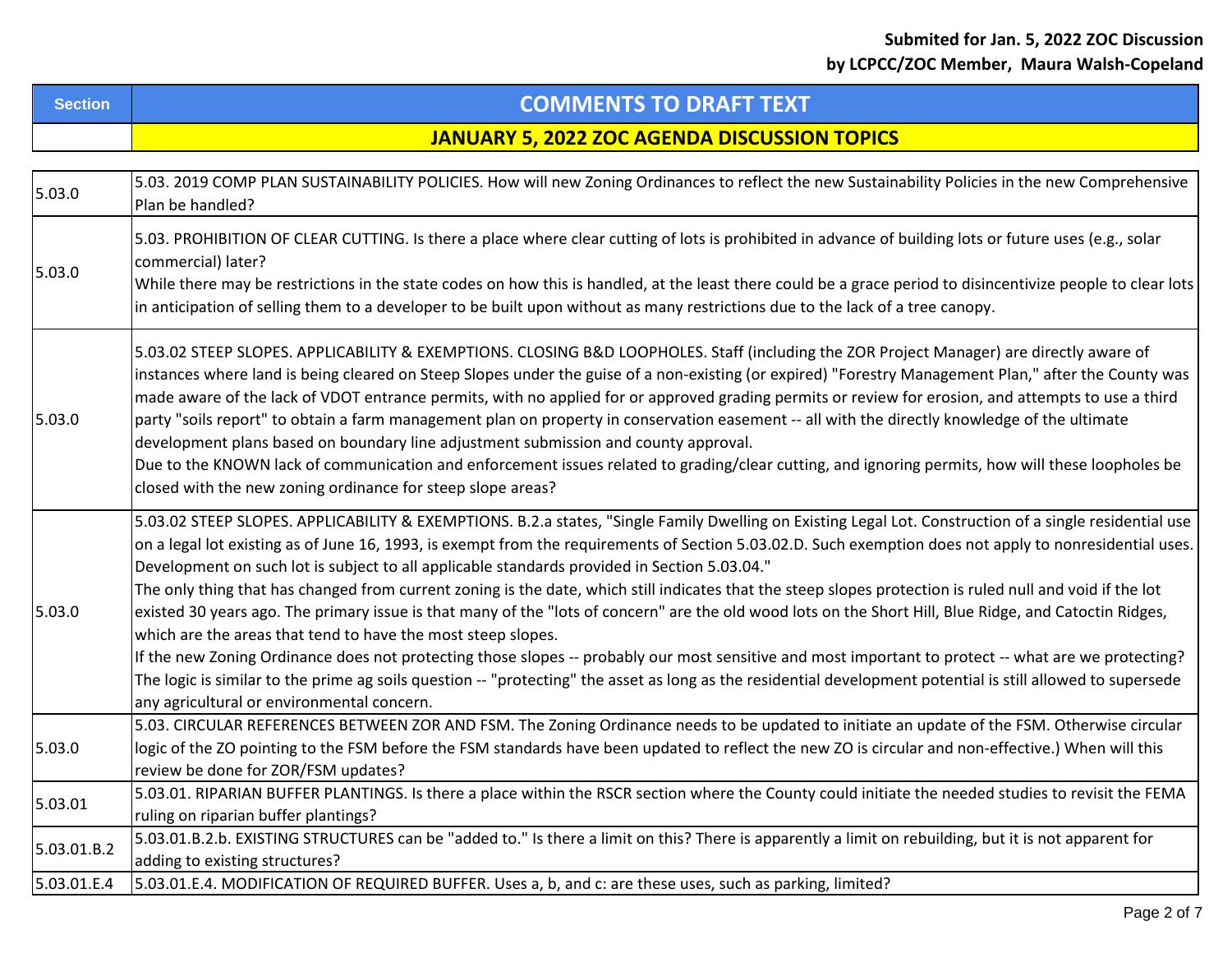| <b>Section</b> | <b>COMMENTS TO DRAFT TEXT</b>                                                                                                                                                                                                                                                                                                                                                                                                                                                                                                                                                                                                                                                                                                                                                                                                                                                                                                                                                                                                                                                                                                                                                                                                                           |
|----------------|---------------------------------------------------------------------------------------------------------------------------------------------------------------------------------------------------------------------------------------------------------------------------------------------------------------------------------------------------------------------------------------------------------------------------------------------------------------------------------------------------------------------------------------------------------------------------------------------------------------------------------------------------------------------------------------------------------------------------------------------------------------------------------------------------------------------------------------------------------------------------------------------------------------------------------------------------------------------------------------------------------------------------------------------------------------------------------------------------------------------------------------------------------------------------------------------------------------------------------------------------------|
| 5.03.02        | 5.03.02 STEEP SLOPES. APPLICABILITY & EXEMPTIONS. Timber Harvesting. Does the County ensure or monitor the requirement below and ENFORCE<br>when presented with KNOWN violations? (Recent examples know to the ZOR Project Manager indicate the answer may be no and need to be<br>addressed.)<br>Section 10.1-1181.2.H of the Code of Virginia. Prior to completion but not later than three working days after the commencement of an operation, the<br>operator shall notify the State Forester of the commercial harvesting of timber. The notification may be verbal or written and shall (i) specify the<br>location and the actual or anticipated date of the activity, (ii) include an owner's name or the owner's representative or agent and contact information,<br>and (iii) be provided in a manner or form as prescribed by the State Forester. If an operator fails to comply with the provisions of this subsection, the<br>State Forester may assess a civil penalty of \$250 for the initial violation and not more than \$1,000 for any subsequent violation within a 24-month<br>period by the operator. Such civil penalties shall be paid into the state treasury and credited to the Virginia Forest Water Quality Fund pursuant |
| 5.03.03        | 5.03.03 NERS USE TABLE: INFRASTRUCTURE. Paths and Trailsand Raised Public Boardwalks. There should be extra protections to ensure there is<br>adequate space for the infrastructure/recreation use while protecting buffers for river and stream health including wildlife habitat.<br>Design standards from the LPAT Framework Plan could be incorporated here. Protecting the environment and natural resources should be the primary<br>objective for this section. Why are there not additional specific standards to protect buffers for river and stream health and wildlife habitat?                                                                                                                                                                                                                                                                                                                                                                                                                                                                                                                                                                                                                                                             |
| 5.03.03        | 5.03.03 NERS USE TABLE - RECREATION. Why are there not additional specific standards to protect buffers for river and stream health and wildlife<br>habitat?                                                                                                                                                                                                                                                                                                                                                                                                                                                                                                                                                                                                                                                                                                                                                                                                                                                                                                                                                                                                                                                                                            |
| 5.03.03        | 5.03.03 NERS USE TABLE - CONSERVATION AND PRESERVATION. Why are Planting Native Vegetation and Historic and Archaeological Sites not<br>permitted uses in Steep Slopes?                                                                                                                                                                                                                                                                                                                                                                                                                                                                                                                                                                                                                                                                                                                                                                                                                                                                                                                                                                                                                                                                                 |
| 5.03.03 NERS   | 5.03.03 NERS. USE TABLE: Are the uses on very steep slopes in the 25% area under "Purposes" for this section allowed? Does this mean a blanket<br>permit for them would also be allowed without review?                                                                                                                                                                                                                                                                                                                                                                                                                                                                                                                                                                                                                                                                                                                                                                                                                                                                                                                                                                                                                                                 |
| 5.03.03 NERS   | 5.03.03 NERS. USE TABLE: Why, if water, sewer, roads and driveways are permitted on steep slopes, are planting native vegetation, historic and<br>archaeological (studies), and conservation and scientific research not permitted?                                                                                                                                                                                                                                                                                                                                                                                                                                                                                                                                                                                                                                                                                                                                                                                                                                                                                                                                                                                                                     |
|                | 5.03.03 NERS USE TABLE FOOTNOTE 2 indicates, "All Minor Special Exception and Special Exception uses listed in the underlying zoning district, and<br>overlay district if applicable, may be permitted within moderately steep slope areas by the Board of Supervisors by separate Special Exception approval<br>5.03.03 NERS of this Section 5.03.xx, and if approved, may be subject to certain conditions, pursuant to the provisions of Section 7.09."<br>This is the PRIMARY justification for separate use lists for MDOD, LOD, FOD, etc. that specifically DO NOT INCLUDE SPEX or Moderate SPEX uses that<br>would violate the intent and purpose of the 2019 Comp Plan.                                                                                                                                                                                                                                                                                                                                                                                                                                                                                                                                                                         |
| 5.03.04-1      | 5.03.04-1 TABLE NERS DEVELOPMENT & LAND DISTURBANCE STANDARDS. 4-10. These are good standards. Why are they not also applied to<br><b>Moderately Steep Slopes?</b>                                                                                                                                                                                                                                                                                                                                                                                                                                                                                                                                                                                                                                                                                                                                                                                                                                                                                                                                                                                                                                                                                      |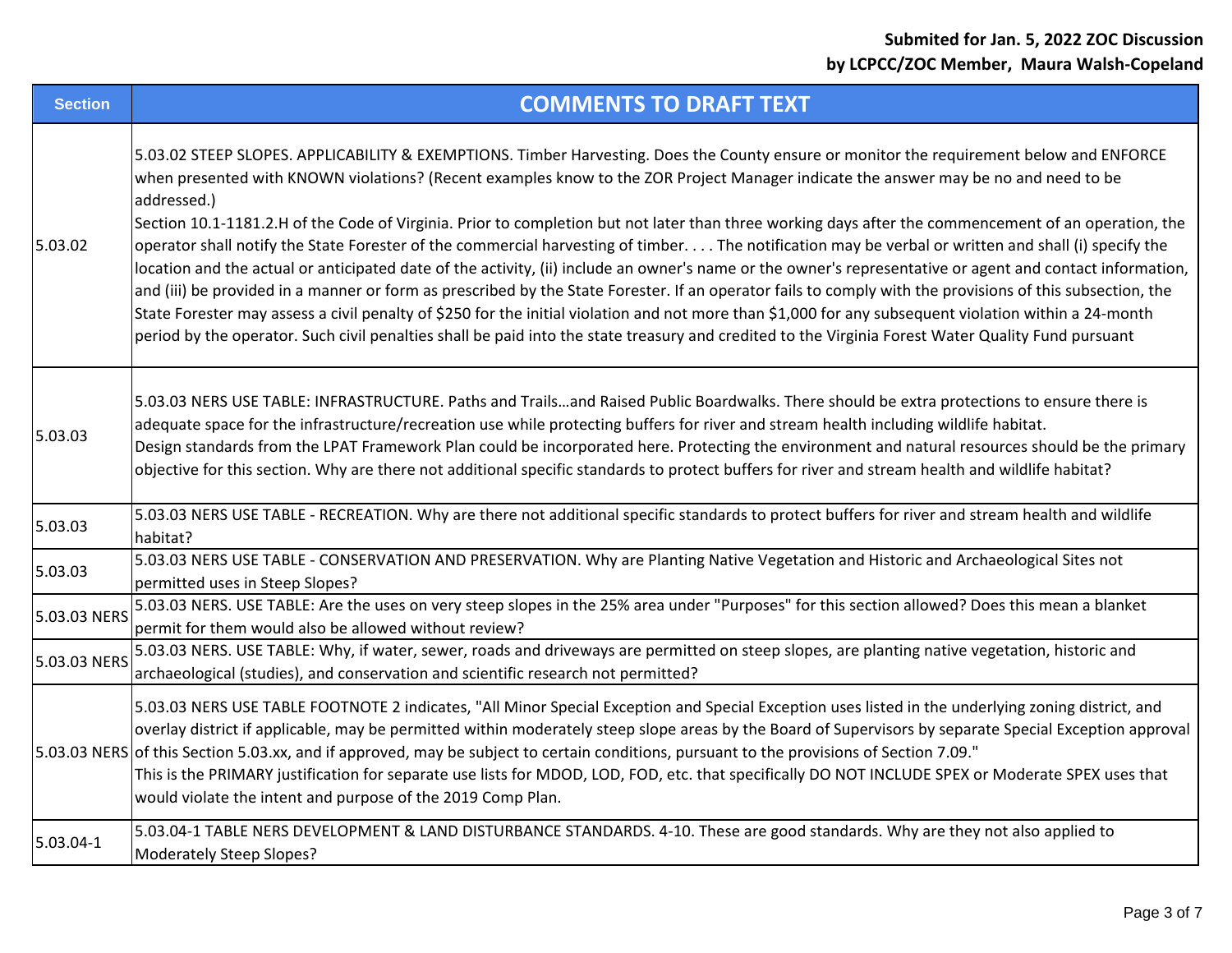| <b>Section</b> | <b>COMMENTS TO DRAFT TEXT</b>                                                                                                                                                                                                                                                                                                                                                                                                                                                                                                                                                                                                                                                                                                                                                                                                               |
|----------------|---------------------------------------------------------------------------------------------------------------------------------------------------------------------------------------------------------------------------------------------------------------------------------------------------------------------------------------------------------------------------------------------------------------------------------------------------------------------------------------------------------------------------------------------------------------------------------------------------------------------------------------------------------------------------------------------------------------------------------------------------------------------------------------------------------------------------------------------|
| 5.03.04.A      | 5.03.04.A NATURAL & ENVIRONMENTAL RESOURCE DEVELOPMENT, Land Disturbance, and Additional Use Specific Standards. The design standards of<br>the LPAT Framework Plan should be codified in the Zoning Ordinance.<br>If the LPAT plan is going to be exempt from these use standards, how will the Zoning Ordinance ensure that the natural resource, environment, and<br>wildlife habitat/corridor protections outlined in the LPAT Framework Plan will be implemented and enforced?                                                                                                                                                                                                                                                                                                                                                         |
| 5.03.04.B      | 5.03.04.B.2.f.1 NATURAL & ENVIRONMENTAL RESOURCE DEVELOPMENT, Land Disturbance, and Additional Use Specific Standards. As part of protecting<br>natural heritage resources, should state species of concern, or studies for exemplary natural communities, habitats, and ecosystems also be added<br>studies requested by the Zoning Administrator? This should be universal, not just for this specific use in the RSCR, does Staff agree?                                                                                                                                                                                                                                                                                                                                                                                                 |
| 5.03.05        | 5.03.05 DEFINITIONS. OTHER PROTECTED RESOURCES. Wetlands are mentioned as "other protected resources." Wetlands creation and protection<br>could be used as a tool to reduce post-development runoff peak rate, frequency, volume. Why are there not guidelines and performance standards to<br>also protect wetlands and wetland buffers to protect and improve stream and watershed health?                                                                                                                                                                                                                                                                                                                                                                                                                                               |
| 5.06.0         | 5.06. TREES: This is overall very weak on preserving existing trees. Lots on "planting" and "replacement" - the latter indicating removal of existing trees,<br>which cannot be actually replaced as they would have been already established. I assume that the strong recommendation of use of native species (for<br>all plantings) is in the FSM.                                                                                                                                                                                                                                                                                                                                                                                                                                                                                       |
| 5.06.0         | 5.06 TREE PLANTING, REPLACEMENT AND ENFORCEMENT. Why is there no mention of requiring tree plans to join with neighboring contiguous habitats<br>to reduce habitat fragmentation and promote wildlife corridors?                                                                                                                                                                                                                                                                                                                                                                                                                                                                                                                                                                                                                            |
| 5.06.0         | 5.06 TREE PLANTING, REPLACEMENT AND ENFORCEMENT. Does this satisfy the requirement for a Tree Preservation Ordinance? Or will a separate<br>ZOAM be used to satisfy the 2019 General Plan policy for a Tree Preservation Ordinance?                                                                                                                                                                                                                                                                                                                                                                                                                                                                                                                                                                                                         |
| 5.06.0         | 5.06 TREE PLANTING, REPLACEMENT AND PRESERVATION. While the policy statement was updated to be consistent with 2019 GP Policy Chapter 3, FTV<br>p.3-7 and FTV Action 4.1.B., there are many other relevant and important policies as part of FTV Policy 4 including, but not limited to, 4.1.C "require the<br>removal of invasive plant species during the development process" and 4.2.A "prioritize the planting of native vegetation, specifically along those<br>corridors that provide connections to other natural, environmental, and heritage resources". Why was this, and other actions from FTV policy 4 omitted<br>from the Zoning Ordinance? And, why are there not corollary ordinances related to removal of invasive species and planting native vegetation along<br>corridors (which would reduce habitat fragmentation)? |
| 5.06.0         | 5.06 TREE PLANTING, REPLACEMENT AND PRESERVATION. Why are 2019 General Plan NHR Policy 6 strategies 6.1 actions A-C, and 6.2 actions A-E not<br>incorporated into Section 5.06? While 6.2.D is included in Section 5.07, many of these strategies and actions also apply to this section as they relate to<br>protecting wildlife, wildlife corridors, native vegetation, and other elements that relate to trees. How/where will they be incorporated?                                                                                                                                                                                                                                                                                                                                                                                     |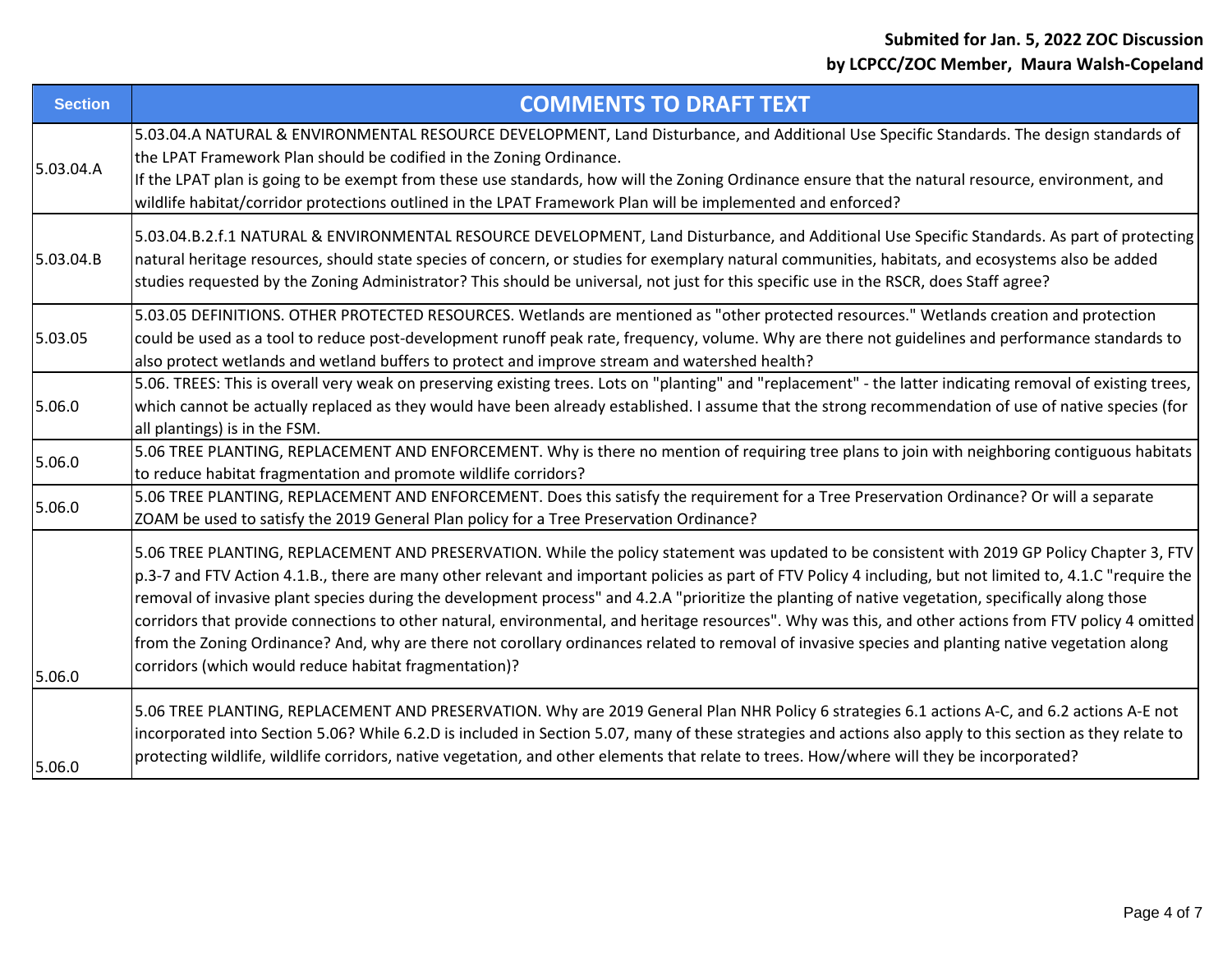| <b>Section</b> | <b>COMMENTS TO DRAFT TEXT</b>                                                                                                                                                                                                                                                                                                                                                                                                                                                                                                                                                                                                                                                             |
|----------------|-------------------------------------------------------------------------------------------------------------------------------------------------------------------------------------------------------------------------------------------------------------------------------------------------------------------------------------------------------------------------------------------------------------------------------------------------------------------------------------------------------------------------------------------------------------------------------------------------------------------------------------------------------------------------------------------|
| 5.06.A.4       | 5.06.A.4 TREE PLANTING, REPLACEMENT AND ENFORCEMENT. The current FSM Table 3 of Tree Conservation and Landscape Plan includes 45% non-<br>native trees. Why does the Zoning Ordinance not include a 100% (or other minimum percentage) native trees and shrubs requirement?<br>A minimum requirement is needed to prioritize native vegetation per the 2019 General Plan - FTV 4.2 Action A. (The Zoning Ordinance needs to be<br>updated to initiate an update of the FSM. Otherwise circular logic of the ZO pointing to the FSM before the FSM standards have been updated to reflect<br>the new ZO is circular and non-effective.) When will this review be done for ZOR/FSM updates? |
| 5.06.B.1       | 5.06.B.1 TREE PLANTING, REPLACEMENT AND ENFORCEMENT. These percentages should be raised to better protect trees. Are there higher<br>percentages allowed by Virginia Code?                                                                                                                                                                                                                                                                                                                                                                                                                                                                                                                |
| 5.06.B.4       | 5.06.B.4 CANOPY REQUIREMENTS, 4: Though tree canopy requirements can be filled with preservation of existing trees or replacement of trees,<br>shouldn't the County be encouraging the preservation of existing trees on a site? Can Staff change the first sentence to: "Existing trees are encouraged<br>to be preserved and may be included to meet" rather than "Existing trees which are to be preserved may be included"                                                                                                                                                                                                                                                            |
| 5.07.0         | 5.07 LANDSCAPING BUFFER YARDS, SCREENING AND LANDSCAPE PLANS. Except for 5.07.04 Cemetery, Burial Ground, and Grave Buffer, there are no<br>mentions of invasive species removal. As per 2019 General Plan FTV Policy 4 Strategy 4.1.C, shouldn't language be included throughout Section 5.07 to<br>'require the removal of invasive plant species during the development process"?                                                                                                                                                                                                                                                                                                      |
| 5.07.0         | 5.07. LANDSCAPING. PURPOSE & APPLICABILITY. D. Regular references to "existing vegetation MAY be used. It seems that it should using existing<br>vegetation SHOULD be encouraged.                                                                                                                                                                                                                                                                                                                                                                                                                                                                                                         |
| 5.07.0         | 5.07. LANDSCAPING: D. 3 - Could this be strengthened by recommending using native species wherever possible?                                                                                                                                                                                                                                                                                                                                                                                                                                                                                                                                                                              |
| 5.07.01        | 5.07.01 PURPOSE, APPLICABILITY, AND EXCEPTIONS, PURPOSE: Is this list intended to be a comprehensive list?<br>Should add: "Protect our night sky from light pollution and intrusive artificial light; Enhance water quality and storm water control by reducing runoff<br>and erosion; Reduce heat-island impact; Increase property values to homeowners by 10%-20%; Increase economic benefits to homeowners and<br>commercial property owners; Reduce crime; Clean our air; Protect, feed and shelter wildlife;                                                                                                                                                                         |
| 5.07.01        | 5.07.01 PURPOSE, APPLICABILITY, AND EXCEPTIONS, Purpose: Shouldn't the County encourage the use of native plants in landscaping? Why is there no<br>mention in this section of naturalistic plantings especially for government buildings and sites?                                                                                                                                                                                                                                                                                                                                                                                                                                      |
| 5.07.01        | 5.07.01 PURPOSE, APPLICABILITY AND EXCEPTIONS. While "contribute to ecosystem benefits" is good language to include, it could be more specific.<br>Why are more elements of NHR Policy 7 Strategies and actions related to 6.1 and 6.2 not included in this section?                                                                                                                                                                                                                                                                                                                                                                                                                      |
| 5.07.01        | 5.07.01 PURPOSE, APPLICABILITY AND EXCEPTIONS. We appreciate the inclusion of NHR Policy 7 Strategy 6.2.D on pollinator habitat to apply to all new<br>landscaping rather than just the Rt. 7 corridor, as noted on Page 4 of the 1.5.22 Cover Memo. However, why is this not mentioned as part of section<br>5.07.01?                                                                                                                                                                                                                                                                                                                                                                    |
| 5.07.01.D      | 5.07.01.D PURPOSE, APPLICABILITY AND EXCEPTIONS The current Tree Conservation Plan within the FSM does not include minimum requirement of<br>native vegetation. Strategy 6.2.C specifically states development "ensure" that it "incorporates existing native vegetation and plantings of native<br>vegetation into the landscape design." Shouldn't this section include a requirement that it is existing native vegetation and supplemented by new<br>native vegetation? (The word "native" is currently missing.)                                                                                                                                                                     |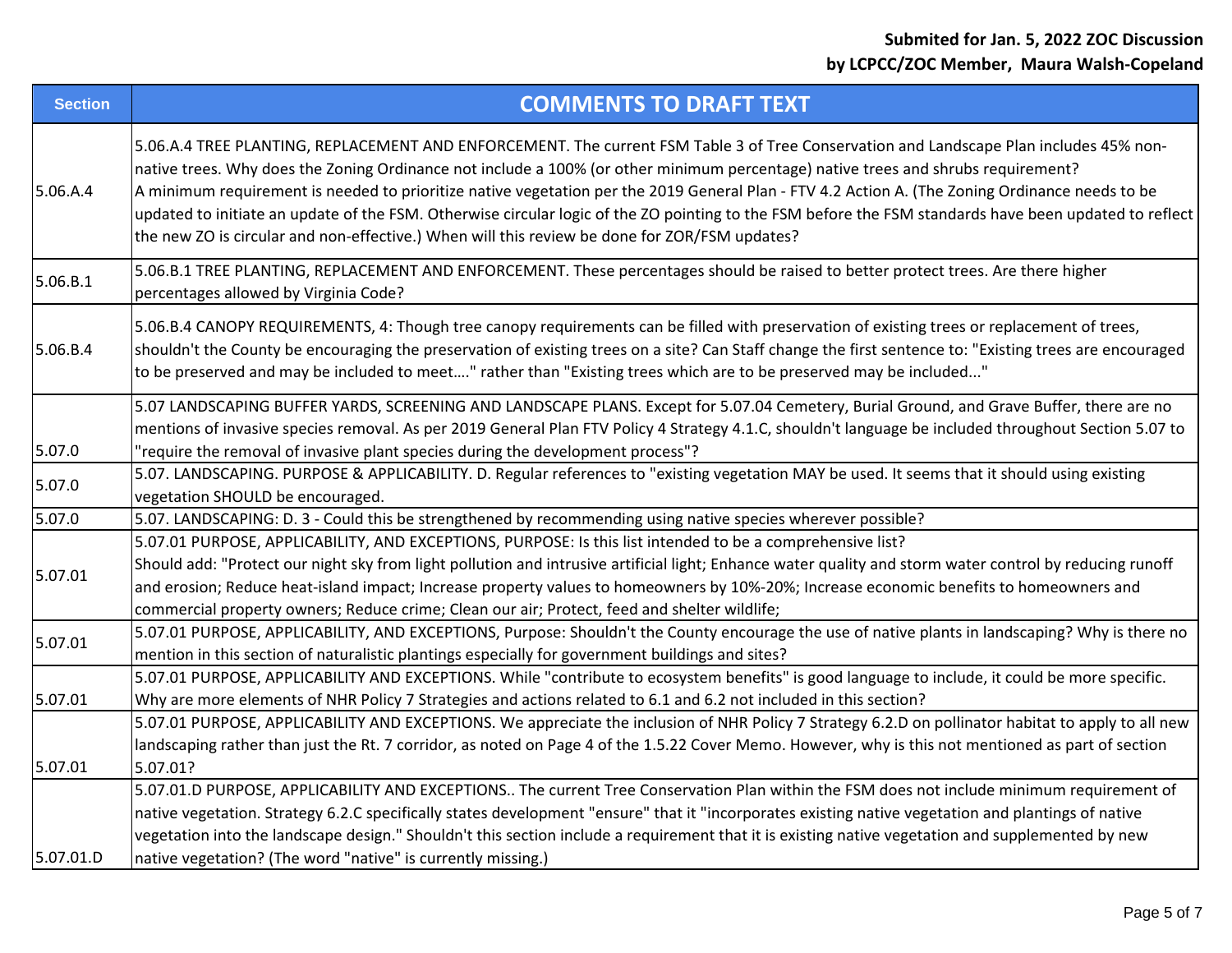| <b>Section</b> | <b>COMMENTS TO DRAFT TEXT</b>                                                                                                                                                                                                                                                                                                                                                                                                                                                                                                                                                             |
|----------------|-------------------------------------------------------------------------------------------------------------------------------------------------------------------------------------------------------------------------------------------------------------------------------------------------------------------------------------------------------------------------------------------------------------------------------------------------------------------------------------------------------------------------------------------------------------------------------------------|
| 5.07.02        | 5.07.02 A-D ROAD CORRIDOR BUFFERS & SETBACKS. Since D.1 specific requirements for Gateway Corridor Buffers includes specific language for<br>pollinator habitat, but the other buffer types do not, it is not clear if all buffer types are to follow the same requirements. Supporting pollinator habitat<br>is also mentioned under General Landscape Provisions, which would seem to apply to all buffer types. If it is to be required in all buffer types, why is it<br>not mentioned?                                                                                               |
| 5.07.02.D.1    | 5.07.02.D.1 ROAD CORRIDOR BUFFERS & SETBACKS. Gateway Corridor Buffer. The supporting pollinator habitat references 5.07.07.B.8, but should it be<br>5.07.07.B.7?                                                                                                                                                                                                                                                                                                                                                                                                                         |
| 5.07.02.E.3    | 5.07.02.E.3 ROAD CORRIDOR BUFFERS & SETBACKS. Specific Requirements for Street Trees. It currently states that "all vegetative material must meet<br>the specifications included in the FSM." Does the FSM need to be updated to include greater provisions to comply with new 2019 General Plan policies<br>in regards to native plants, pollinator habitat, and removal of invasives that have not yet been updated in the FSM? If so, how and when? Otherwise,<br>circular logic will not result in requiring updates to the FSM, because it was not required by the Zoning Ordinance. |
| 5.07.03-1      | 5.07.03.1 USE BUFFER YARD MATRIX: Where in this matrix does the Gable landfill or "personal recreational field" or stockpile fall under? Category 6?<br>Community and Active Recreation Uses, and if so, what are the buffer requirements?                                                                                                                                                                                                                                                                                                                                                |
| 5.07.03.       | 5.07.03 BUFFER YARDS: Where in this section does the County address the need for buffers for illegal landfills, stockpiles of dirt and "personal<br>recreational fields"? These sites need to be heavily buffered and/or screened from neighboring properties. For example, the Gable landfill rises more<br>than 30 feet at the top of the Watershed over 18 acres. Why is there no buffer or screen anywhere on this site?                                                                                                                                                              |
| 5.07.03.A.7    | 5.07.03.A.7 BUFFER YARDS, GENERAL PROVISIONS: Shouldn't the County emphasize native and non-invasive vegetation? Change to: "Existing native<br>and non-invasive vegetation and trees are encouraged to be used to meet requirements" Rather than "Existing vegetation and trees may be used to<br>meet the requirements"                                                                                                                                                                                                                                                                 |
| 5.07.03.A.7    | 5.07.03.A.7 BUFFER YARDS. General Provisions. Should this read "existing native vegetation and native trees" rather than just existing vegetation and<br>trees?                                                                                                                                                                                                                                                                                                                                                                                                                           |
| 5.07.03.A.9    | 5.07.03.A.9 BUFFER YARDS. General Provisions. This section has the same circular logic of vegetative materials meeting specifications of the FSM. As<br>noted previously, does this need to be updated to include greater provisions to comply with new 2019 General Plan policies in regards to native plants,<br>pollinator habitat, and removal of invasives that have not been updated in the FSM yet?                                                                                                                                                                                |
| 5.07.05        | 5.07.05 SCREENING OF CERTAIN ON-SITE FUNCTIONS: Does this section provide for the screening of illegal landfills, stockpiles of dirt or "personal<br>recreational fields" from neighboring properties? The Gable landfill rises more than 30 feet at the top of the Watershed over 18 acres but has no screen<br>or buffer. If loading areas, dumpsters, outdoor storage areas etc. are required to be screened from neighboring properties, surely illegal landfills,<br>stockpiles of dirt and "personal recreational fields" should be screened.                                       |
| 5.07.06        | 5.07.06 PARKING AREA LANDSCAPING AND SCREENING REQUIREMENTS. Should this section include language in regards to 2019 General Plan CE Policy<br>7 Strategy 7.3 to prevent light pollution?                                                                                                                                                                                                                                                                                                                                                                                                 |
| 5.07.06        | 5.07.06 PARKING AREA LANDSCAPING AND SCREENING REQUIREMENTS. As part of 2019 General Plan FTV Policy 4 Strategy 4.2, should this section<br>include more tree canopy to reduce the heat island effect?                                                                                                                                                                                                                                                                                                                                                                                    |
| 5.07.07.B      | 5.07.07.B GENERAL LANDSCAPE PROVISIONS. Plant Unit Requirements. Should these buffers take into account existing vegetation on neighboring lots<br>to create contiguous habitat between lots as part of the buffers?                                                                                                                                                                                                                                                                                                                                                                      |